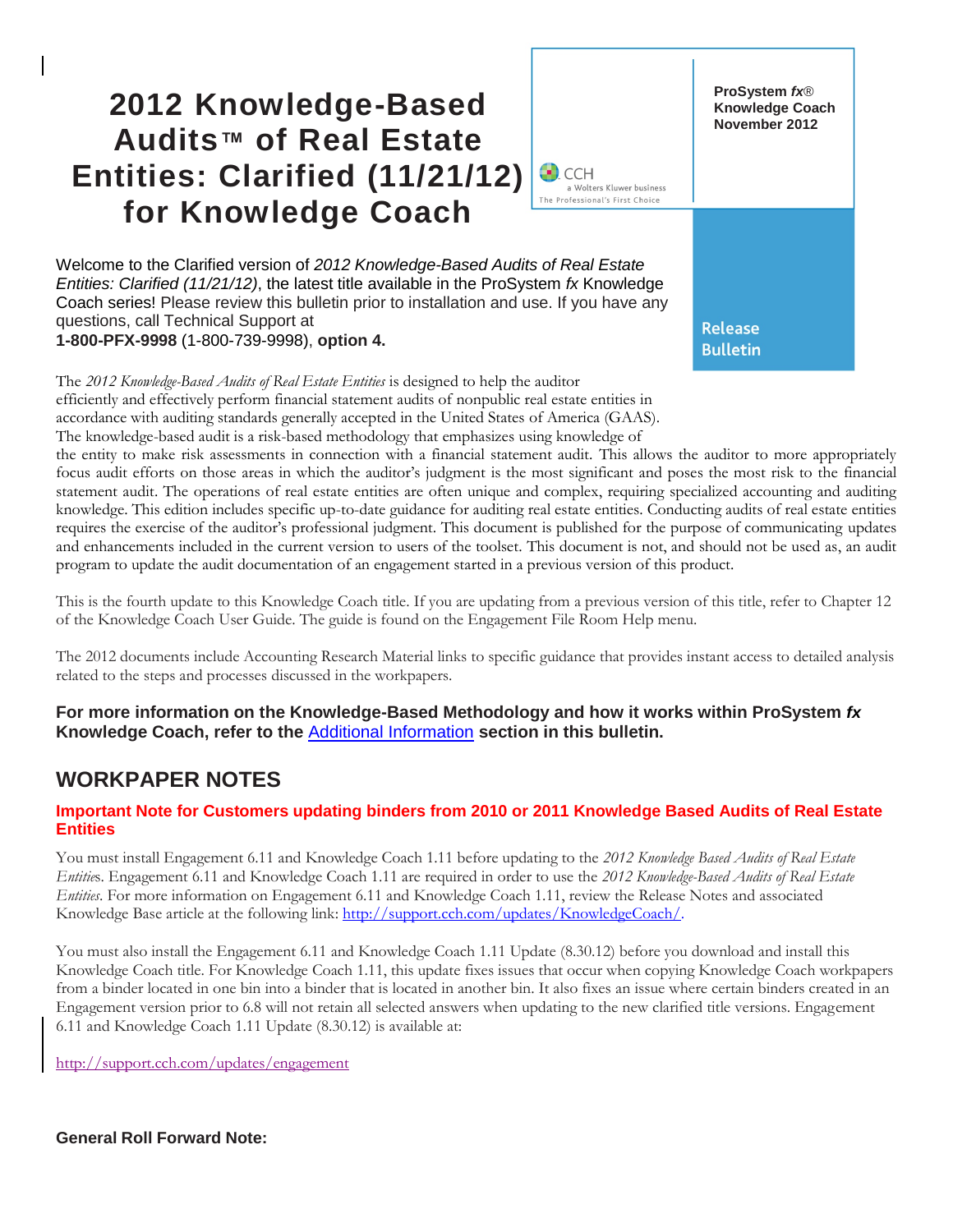You must be the current editor of all Knowledge Coach workpapers to update to the latest content during roll forward, and you must be the current editor upon opening the updated workpaper for the first time to ensure you see the updated workpaper.

The *2012 Knowledge-Based Audits of Real Estate Entities* has been updated to help auditors conduct audit engagements in accordance with the new clarified and redrafted auditing standards resulting from the ASB's Clarity Project and pending auditing standards and guidance, including the requirements of SASs 122, 123, 124, 125, and 126. Many new tips and examples have been incorporated. The 2012 tools include links to specific guidance that provides instant access to detailed analysis related to the steps and processes discussed in the workpapers. Also included is a revised financial statement disclosures checklist that provides a centralized resource of the current required and recommended GAAP disclosures and key presentation items, using the style referencing under the FASB Accounting Standards Codification™.

The *2012 Knowledge-Based Audits of Real Estate Entities* is current through SAS-126, *The Auditor's Consideration of An Entity's Ability to Continue as a Going Concern (Redrafted).*

#### **Specific Program Enhancements:**

For more information on specific program enhancements, review the 2012 Real Estate Entities Overview for Knowledge Coach users available in the binder through the RES-KCO workpaper or at the following link:

http://support.cch.com/productsupport/productsupport.aspx?path=%2FTopics%2Fproduct\_support%2Fpfx\_office%2Fknowled ge\_coach#Guides

In addition, forms and practice aids throughout have been updated to include new examples and tips. Where applicable, these forms and practice aids also take into account the new literature, standards, and developments reflected in the following current audit and accounting guidance:

- Statements on Auditing Standards (SASs):
	- o SAS-122, *Clarification and Recodification*
	- o SAS-123, *Omnibus Statement on Auditing Standards - 2011*
	- o SAS-124, *Financial Statements Prepared in Accordance with a Financial Reporting Framework Generally Accepted in Another Country*
	- o SAS-125, *Alert That Restricts the Use of the Auditor's Written Communication*
	- o SAS-126, *The Auditor's Consideration of an Entity's Ability to Continue as a Going Concern (Redrafted)*
- AICPA Statement on Quality Control Standards No. 8, *A Firm's System of Quality Control (Redrafted)*
- FASB Accounting Standards Codification as of December 31, 2011, and through Accounting Standards Update (ASU) No. 2012-02 – *Intangibles* – *Goodwill and Other (Topic 350)*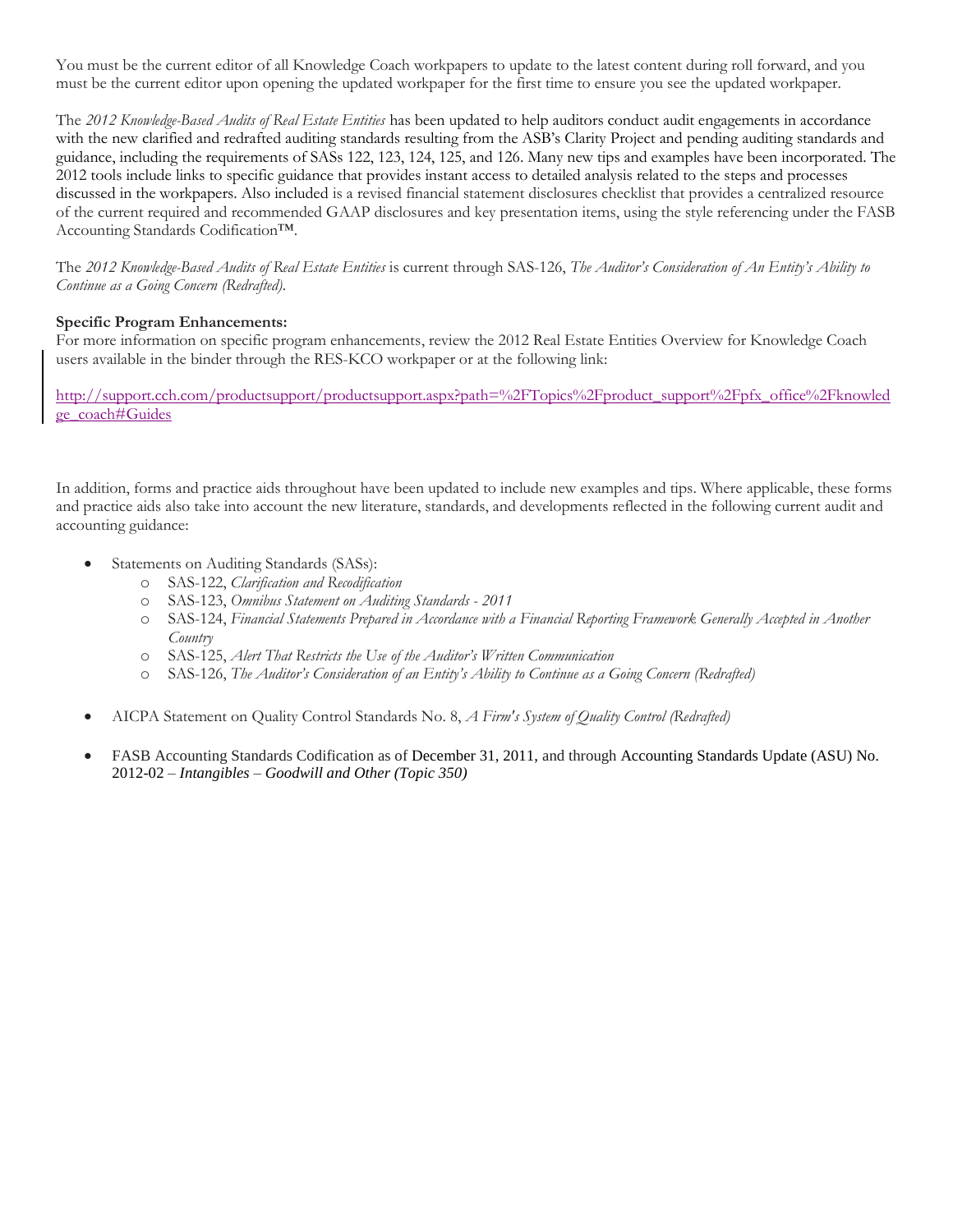# <span id="page-2-0"></span>**Additional Information on the KBA Methodology and Knowledge Coach**

### **KBA Methodology**

**The Knowledge-Based Audit (KBA) Methodology -** Allows the results of one set of procedures to become the input for the next. The key components of the KBA methodology include:

- An **Overview** that guides auditors through the methodology
- **Knowledge-Based Audit** documents, integral to the risk assessment and overall audit processes, which contain steps and procedures required by GAAS
- Customizable **Audit Programs** that take auditors through related steps and procedures
- **Practice Aids** to help auditors complete steps or processes outlined in the Knowledge-Based Audit documents and Audit Programs
- **Auditor's Reports** that provide a variety of sample auditor's opinions on audited financial statements
- **Correspondence** documents that provide sample letters to be used to comply with GAAS requirements and in many other common situations

**The AICPA's Auditing Standards Board's (ASB) Risk Assessment Standards -** The practice aids and tools in the *2012 Knowledge-Based Audits of Real Estate Entities* are designed around the AICPA's risk assessment standards to assist auditors of nonpublic real estate entities by:

- Facilitating compliance with GAAS
- Encouraging more effective audits through tailored audit programs and comprehensive practice aids
- Helping auditors to focus on and respond to identified audit risks
- Enhancing audit documentation

# **ProSystem** *fx* **Knowledge Coach**

**ProSystem** *fx* **Knowledge Coach** functionality allows auditors to use the Knowledge-Based Audit methodology more efficiently by eliminating the need for duplicate entry of the same information, tailoring audit documentation to each particular engagement, and documenting the link between risks identified and procedures performed. **AUD-100 Tailoring Question Workpaper** is a document in Knowledge Coach that presents engagement-level questions designed to aid in tailoring the engagement documentation to fit each client. Completing the questions helps the auditor avoid duplication and unnecessary workpapers.

Before you begin your audit, please review the guidance in **AUD-101 Overall Audit Program**. This workpaper is intended to be your road map through a Knowledge-Based Audit methodology. You should start your audit with **AUD-100 Tailoring Question Workpaper** and **AUD-101 Overall Audit Program**.

**Risks** can be captured via the Risk Summary task pane from any Knowledge Coach workpaper by the current editor of **KBA-502 Summary of Risk Assessments**. This allows the user to continuously assess risks during the engagement. Several workpapers prompt the consideration of the presence of risks, but the Risk Summary task pane must be used to document those risks. All documented risks flow to the Risk Summary. To ensure risks show in findings tables, make sure to check the "workpaper identified in" field of the Risk Summary task pane.

**Information Flow** helps cut down on the time spent duplicating information across forms. In addition, the flow of consistent information ensures that information and updates to information are not missed between workpapers. Drill-down functionality helps the user navigate quickly to the source of the information, aiding in the review of the audit file.

**Diagnostics** help you keep track of unresolved issues like unanswered questions, incomplete risks, program steps not linked to risks or relevant assertions, missing workpaper, and more. Diagnostics now show when a form table has not been answered (i.e. tables in **KBA-101 Overall Audit Strategy** that are added by the tailoring questions in **AUD-100 Tailoring Question Workpaper**).

**Links to Accounting Research Manager (ARM) -** If you subscribe to an ARM library that includes audit content, you can link directly to source material from Resources within Knowledge Coach documents. These links have been updated to reference the accounting standards under the FASB Accounting Standards Codifications and the auditing standards issued by the AICPA. Also, if you subscribe to the *Knowledge-Based Audits of Real Estate Entities* Guide on ARM, you can take advantage of brand new links to the audit guide material from within the Knowledge Coach documents.

**Interpretive Guidance** is integrated into each Knowledge Coach template through the Tips view of each new task pane. Informational features include Practice Points, Examples, Optional Workpapers, and Resources to help auditors work more effectively and efficiently. We have also added the ability to navigate from Resources within a document or the tip pane directly to CCH's ARM and industry audit guides by simply clicking on the ARM reference.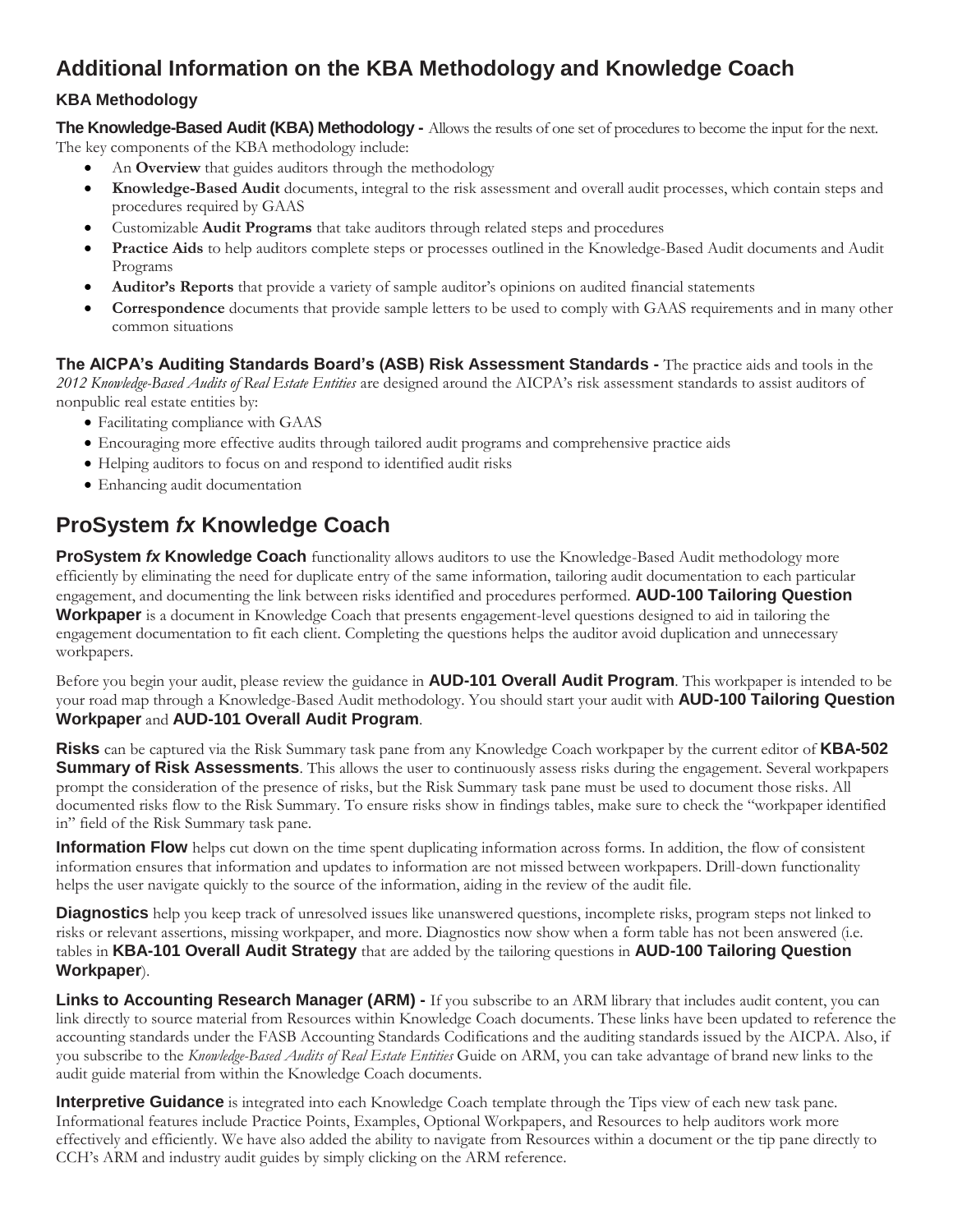#### **Important Notes**

- Make sure to save changes to workpapers before closing the workpaper or the binder to ensure data is correctly updated.
- If your current editor Knowledge Coach MS Word workpapers become read-only or crashes, do the following:
	- o Keep the binder with the affected workpapers open.
	- o Contact Customer Service at 1-800-PFX-9998 (1-800-739-9998), option 4 to obtain a repair utility.
- Knowledge Coach cannot be used within the Shared File Room (SFR) feature of Engagement. However, Knowledge Coach workpapers can be shared across team members through check in, check out, workpaper assignment, syncing to the central file room, and through peer-to-peer sync in the same way that other Engagement workpapers are shared.

#### **System Requirements**

- This title MUST be used with ProSystem *fx* Engagement version 6.11 and higher. If you are upgrading from ProSystem *fx*  Engagement 6.0, 6.1, 6.1.2, 6.5, or 6.8, contact Technical Support at 1-800-PFX-9998 (1-800-739-9998), option 4 for detailed instructions.
- Additional requirements include Microsoft Office 2007, Microsoft Office 2003 Primary Interop Assemblies (PIA), and Visual Studios 2005 Tools for Office Second Edition Runtime (VSTOR).
- A minimum of 4GB of RAM is required for optimal performance when opening and navigating through ProSystem *fx*  Knowledge Coach documents.

#### **Download Instructions**

Download the *2012 Knowledge-Based Audits of Real Estate Entities* from the **ProSystem fx Knowledge Coach Updates** section of the ProSystem *fx* Engagement Support Web site at the following URL: **<http://support.cch.com/updates/KnowledgeCoach>**. Select the **Download file** link next to the *2012 Knowledge-Based Audits of Real Estate Entities*. On some occasions, the content package file (.KCP) has downloaded with the extension changed to .ZIP. If this occurs, change the extension of the downloaded file to .KCP using all capital letters.

The following 2012 Knowledge-Based Audits of Real Estate Entities: Clarified (11/21/12).KCP download is a proprietary file that must be installed from within Engagement. Save this .KCP file to a location on your local drive, extract it, and follow the Installation Instructions included in the Release Bulletin.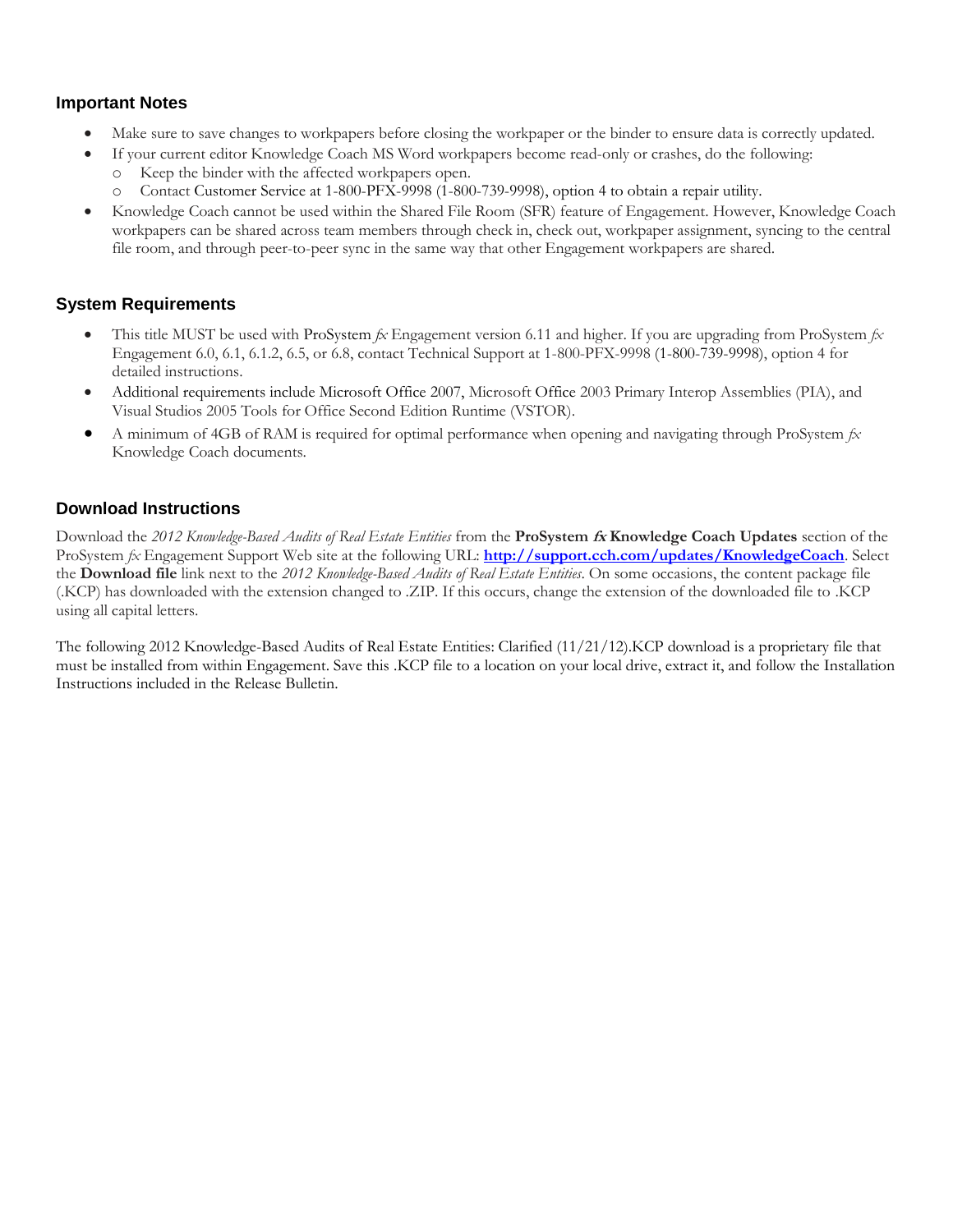#### **Installation Instructions**

Once you have downloaded your Knowledge Coach title, you will need to add it to the list of titles within ProSystem *fx*  Engagement. The only additional system requirement is approximately 75MB of disk space to store your Knowledge Coach program content files. Please refer to the ProSystem *fx* Engagement with Knowledge Coach Release Notes for any other system requirements.

After downloading the *2012 Knowledge-Based Audits of Real Estate Entities* title, do the following:

- 1. Launch the ProSystem *fx* Engagement Workpaper Management application so that the Local File Room is displayed.
- 2. Select **Tools > Knowledge Coach Titles**.
- The Knowledge Coach Titles window will display.
- 3. Click **Add Title**.
- 4. Browse to the title package file (\*.KCP) that you previously downloaded and extracted from the ProSystem *fx*  Knowledge Coach Support Web site.
- 5. Click **Open**.

The system will display a progress indicator while the title package is being added. You will receive a message that the title has been successfully installed once the process is complete.

Once the title is added, you must release it so that other staff members in your firm can use it. You may also wish to "unrelease" previous versions of the title.

To unrelease a title:

- 1. Select a version of the KBA Real Estate Entities title.
- 2. Click **Unrelease Title**. The date will be removed from the *Date released* column and staff that do not have the staff group property right to insert unreleased titles will not be able to insert the unreleased title into a binder.

**Note**: You can determine this access in the ProSystem *fx* Engagement Administrator module by selecting a staff group and choosing the **File** > **Properties** > **Content** > *Insert Knowledge Coach workpapers from unreleased titles* option.

To release a title:

- 1. Select one of the Knowledge Coach titles in the list that has been added but is not yet released.
- 2. Click **Release Title**. The current date and time will be displayed in the *Date released* column, and the status will change to *Released*.

**Note:** You must add and assign a Knowledge Coach module, as well as the Knowledge Tools title license in the ProSystem *fx* Engagement Administrator, before using the workpapers.

**Important:** Once the *2012 Knowledge-Based Audits of Real Estate Entities* title has been added and released, it will be automatically deployed to other staff members when they login to the "Office" location, or when they synchronize a binder that contains Knowledge Coach workpapers from this title.

#### **Online Permission Key**

Permission key files may be downloaded from our Web site at **[http://tax.cchgroup.com](http://tax.cchgroup.com/)**, or when adding or updating the new licenses with Knowledge Coach from within ProSystem *fx* Engagement version 6.11 and higher. After updating the license file in the ProSystem *fx* Engagement Administrator module, licenses need to be assigned to the staff who will use the *2012 Knowledge-Based Audits of Real Estate Entities*.

If you have not already established a Single Sign-on (SSO) account with Customer Service, we urge you to do so at this time.

Permission keys are no longer generally distributed via floppy diskette. You can choose to continue receiving the diskette by going to **<http://tax.cchgroup.com/pfxsupport>**, clicking the **Firm Administration** link, and making the appropriate selection (SSO access is required), or by contacting Customer Service at 1-800-PFX-9998 (1-800-739-9998), option 4.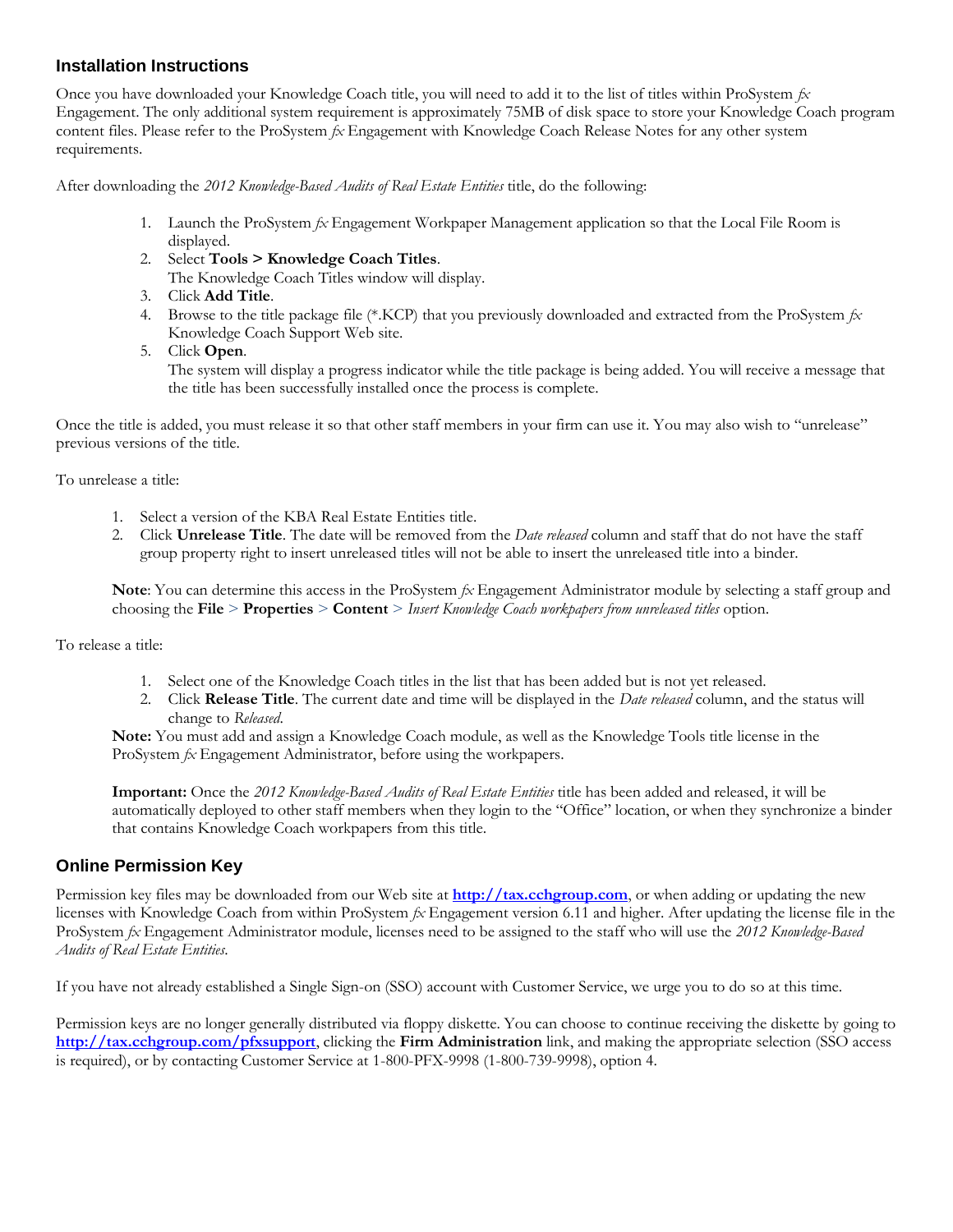## **Accounting Research Manager (ARM)**

CCH's ARM is the most comprehensive, up-to-date and objective online database of financial reporting literature. It includes all authoritative and proposed accounting, auditing, and SEC literature, plus independent, expert-written interpretive guidance.

Our Weekly Summary email newsletter highlights the key developments of the week, giving you assurance that you have the most current information. It provides links to new FASB, AICPA, SEC, EITF, and IASB authoritative and proposal-stage literature, plus guidance from financial reporting experts.

Our team of content experts updates the system on a daily basis, so you can stay as current as possible. Additionally, our experts attend critical standard-setting meetings and summarize the results for you, which means you'll learn of newly released literature and deliberations of current financial reporting projects as soon as they occur. Plus, you'll benefit from their easy-to-understand technical translations. Our expert's interpretations clearly lay out what the rules mean from your perspective.

Also available is the *Knowledge-Based Audits of Real Estate Entities* Guide, a guide that helps you comply with the most recent professional standards and guidance when conducting audits of real estate entities and helps you integrate the use of real estate entities practice aids, tools, and other resources with its guidance. This publication supplements and complements the Knowledge-Based documents that are available in Knowledge Coach.

With ARM, you maximize the efficiency of your research time, while enhancing your results. Learn more about our content, our experts, and how you can request your free trial by visiting **[http://www.accountingresearchmanager.com](http://www.accountingresearchmanager.com/)**. You can also access the ARM Web site by selecting the icon in ProSystem *fx* Engagement from the Guidance tab on the Shortcuts bar in the Binder window.

### **Links to ARM**

As indicated above, subscribers to an ARM library that includes source content can link directly to source material from references within Knowledge Coach workpapers. These links have been updated to reference the new Codification released by the FASB and available on ARM. The Codification on ARM is fully integrated with U.S. and international accounting standards, other nonauthoritative materials, and industry leading interpretive guidance.

### **Using Your Knowledge Coach Content**

To use your Knowledge Coach Workpaper templates, open a binder in ProSystem *fx* Engagement, select the workpaper tab where you would like to insert the workpaper, and select **New Knowledge Coach Workpaper** from the toolbar or File menu. The *New Knowledge Coach Workpaper* dialog displays (*Figure 1*).

Select the new Knowledge Coach title with the content you would like to use. You can only select titles you have installed. The information displayed changes to reflect the workpaper organization available for the selected title. Select the Knowledge Coach Workpaper template to insert into your binder and click **OK**. The *Selected Workpaper Properties* dialog displays. Each workpaper name is automatically loaded into the Name field. Add a workpaper index in the Index field and make any Name modifications you desire. You can also modify the tab location or the roll forward settings for each workpaper. Then click **OK**. The integrated Knowledge Coach workpaper is now inserted into your Engagement binder. For more information on how to use Knowledge Coach workpapers in your binder, see the Knowledge Coach User Guide.



**Figure 1 – New Knowledge Coach Workpaper**